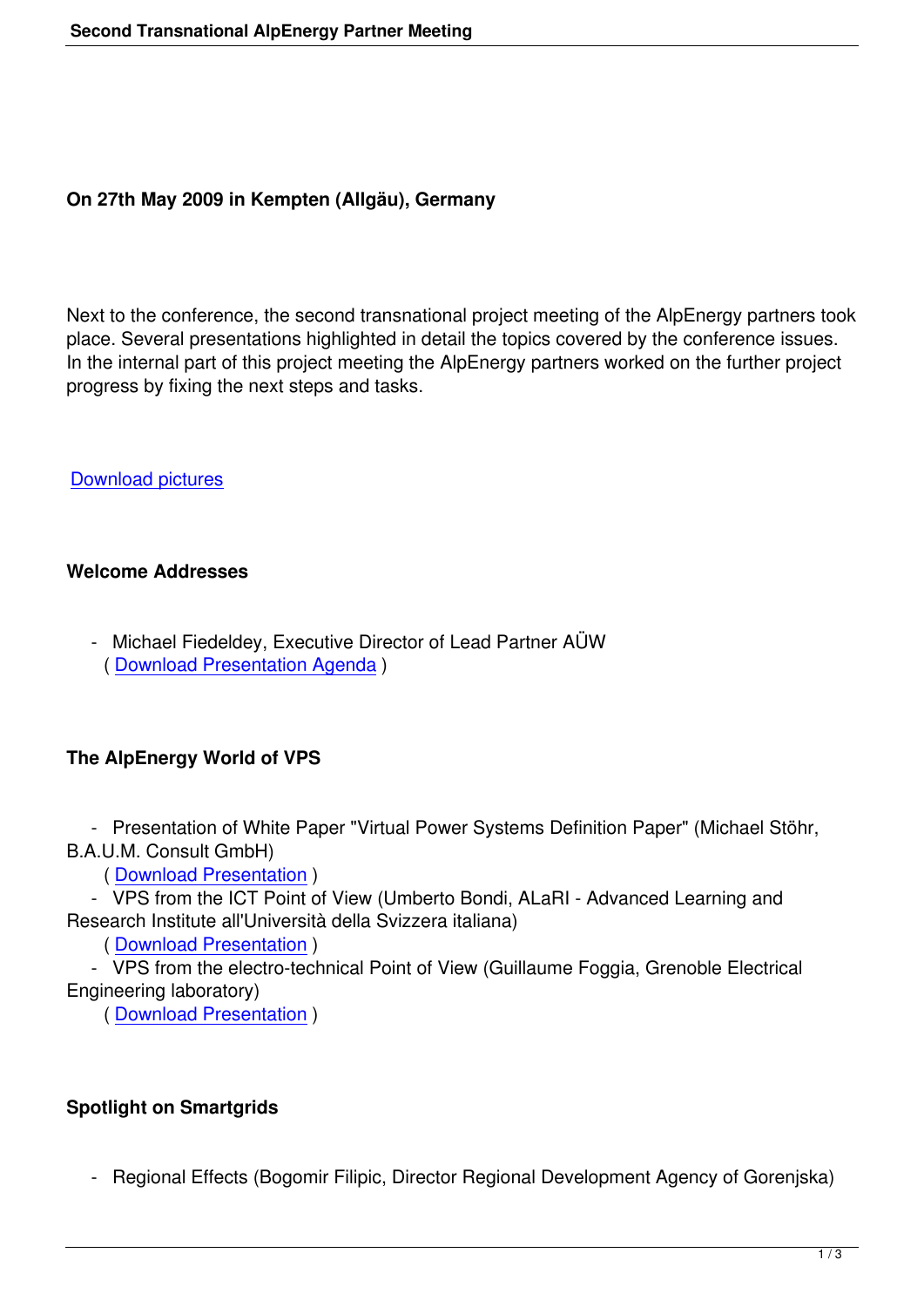( Download Presentation )

- Interoperability and Standards (Dr. Krause, DKE - German Commission for Electrical,

Electronic& Information Technologies of DIN and VDE)

( [Download Presentation](images/stories/Events/27_May_2009/Morning_session/Bogo_Filipic_Regional_Effects.pdf) )

## **Pres[entation of new Project](images/stories/Events/27_May_2009/Morning_session/Wolfram_Krause_Interoperability.pdf) Partners**

- Consorzio Bim Piave Belluno, Italy ( Download Presentation )
- ARPA Valle d'Aosta, Italy ( Download Presentation )

# **Steer[ing Group](images/stories/Events/27_May_2009/Afternoon_Session/Partner_Presentation_AOSTA.pdf)**

- ( Download Presentation )

## **Input [by Administrative and](images/stories/Events/27_May_2009/Afternoon_Session/Presentation_Steering_Group.pdf) Financial Project Management**

- (Patrick Ansbacher, B.A.U.M. Consult)
- ( Download Presentation 2 )

# **Pres[entation of Website and C](images/stories/Events/27_May_2009/Afternoon_Session/Presentation_Input_AM_and_FM.pdf)orporate Design + Evaluation**

- (FPM - Fondazione Politecnico di Milano)

# **Project Progress in Partner Areas**

- Sub-consortium Germany (AUEW/AI/BAUM) ( Download Presentation )
- Sub-consortium Italy (PMAN/FPM) ( Download Presentation 1 )